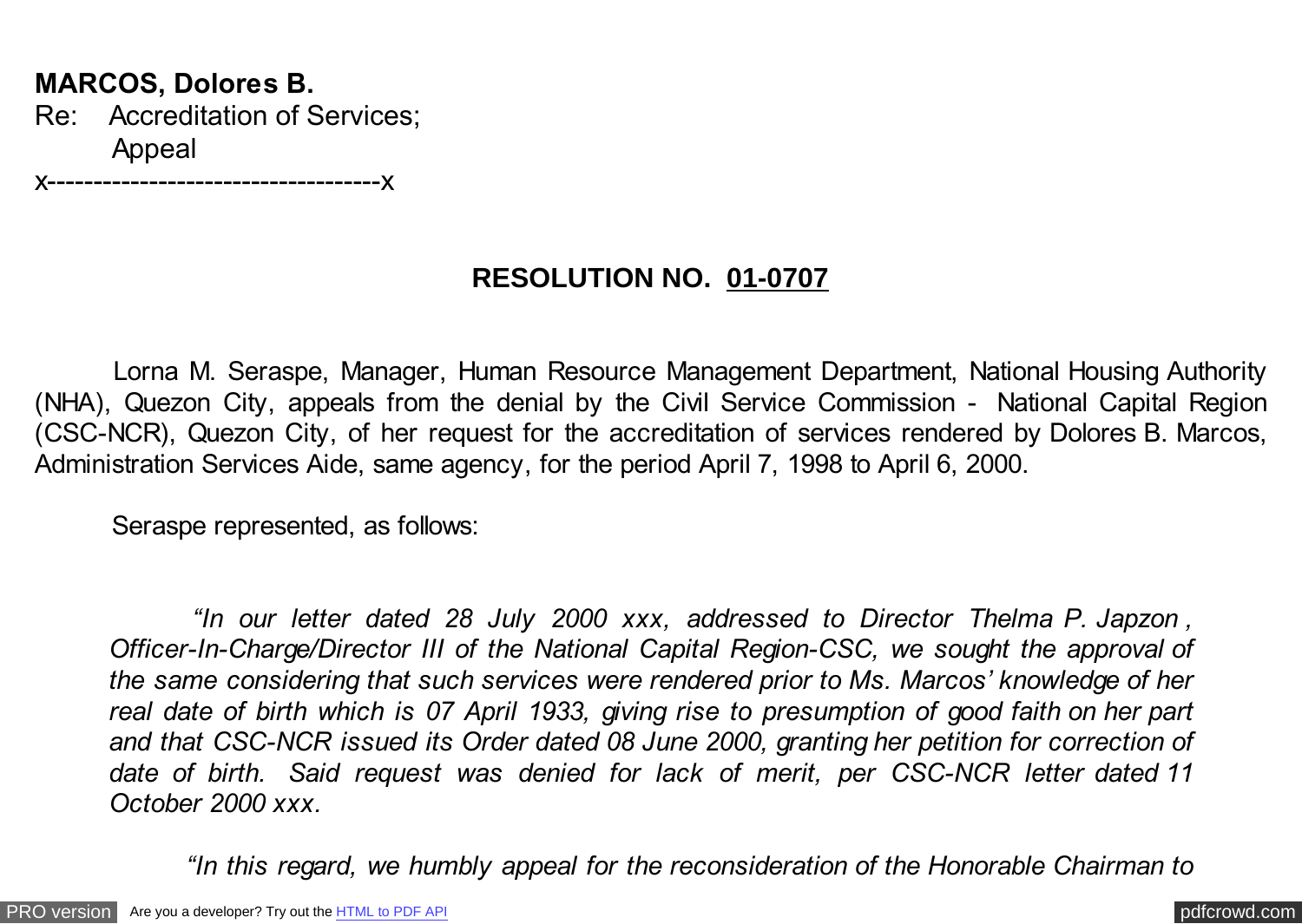*approve our request to enable Ms. Marcos to complete the fifteen (15) years of service required under GSIS Law for her to qualify to retirement benefits under the provisions of Republic Act No. 8291."*

 Records show that Dolores B. Marcos rendered actual services in government from July 1, 1982 to January 31, 1996 and from July 1, 1997 to April 6, 2000.

 On January 14, 2000, Dolores B. Marcos applied for compulsory retirement from the government service effective at the close of working hours on April 7, 2000. Subsequently, Dolores B. Marcos requested the Civil Service Commission - National Capital Region (CSC-NCR), Quezon City, to correct her birthdate to April 7, 1933 from April 7, 1937, which was granted by the CSC-NCR in an Order dated June 8, 2000.

 Thereafter, on July 28, 2000, Lorna M. Seraspe requested the accreditation of Marcos' government service from the period April 7, 1998 to April 6, 2000. In a Letter dated October 11, 2000 issued by CSC-NCR, the said request for accreditation was, however, denied.

Hence, the present request.

After due deliberation, the Commission resolves to grant the present request.

 The rule is settled that appointment in government, particularly in the career service, shall not be issued should it favor an appointee who has already reached the age of sixty-five (65), save only in meritorious cases and after prior authority from the Civil Service Commission. In point is *Section 12, Rule XIII of CSC Memorandum Circular No. 40, series 1998, as amended by CSC Memorandum Circular No. 15, series 1999,* which mandates: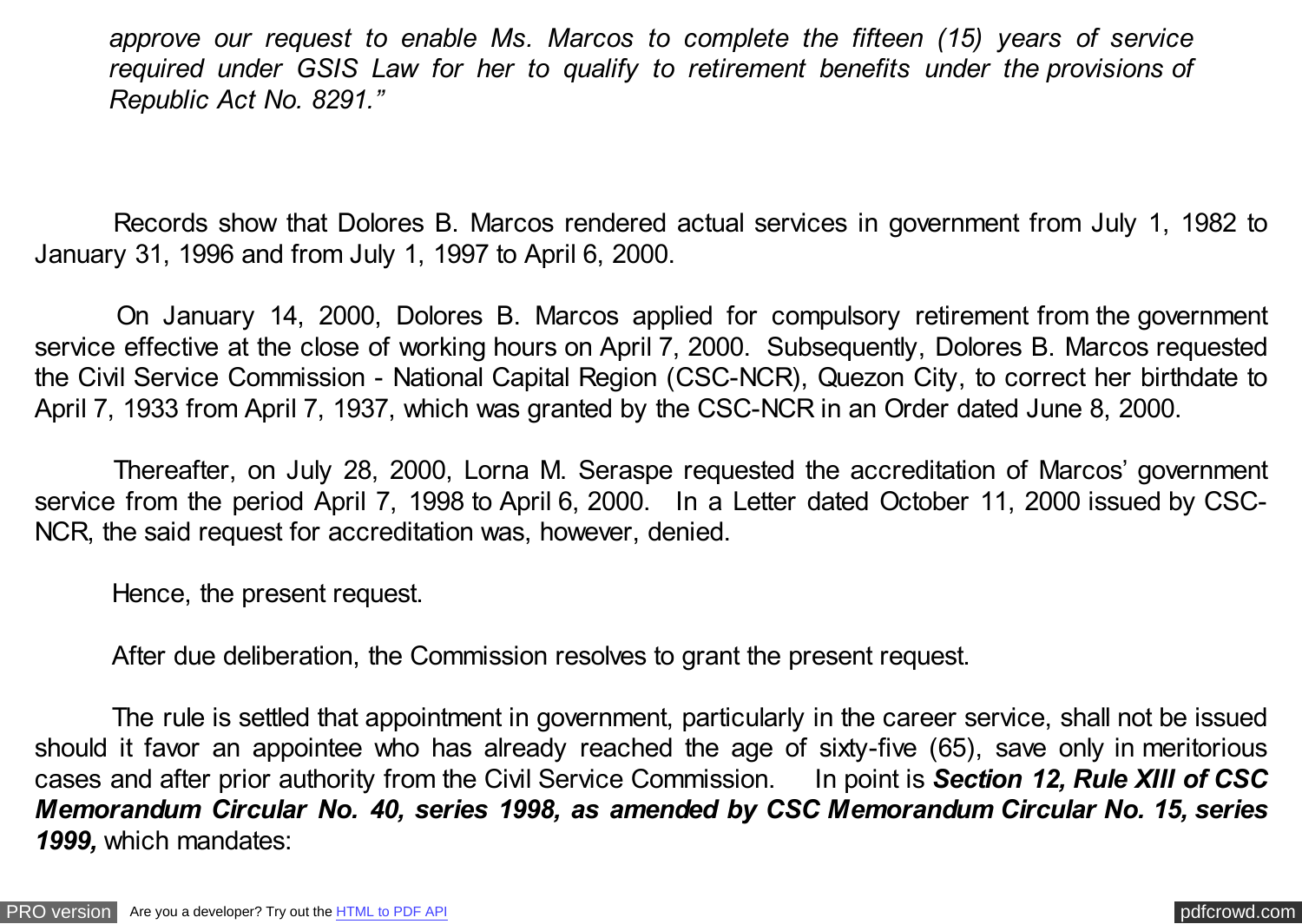*"Sec. 12. No person who has reached the compulsory retirement age of 65 years can be appointed to any position in the government.*

 *"The Commission however, may, in meritorious cases, extend the services of one who has reached compulsory retirement age of 65 years for a period of six (6) months. Such extension shall be at the maximum period of one (1) year for those who will complete the fifteen (15) years of service required under the GSIS law. Request for extension shall be made by the head of office and shall be filed with the commission prior to the date of the official/employee's compulsory retirement. xxx.*

 *"Services rendered during the period of extension, for those who shall complete the 15 years of service required under GSIS law, shall be credited as part of the government service. Otherwise, the same shall not be credited as government service for purposes of retirement. xxx."*

 The rationale of the foregoing rule, needless to state, is to recognize young minds in government to conform with its merit and fitness policy, consistent with the pronouncement by the Supreme Court in the case of *Dionisio M. Rabor vs. Civil Service Commission, G.R. No. 111812 dated May 31, 1995*, thus:

 *"We find it very difficult to suppose that the limitation of permissible extensions of service after an employee has reached sixty-five (65) years of age has no reasonable relationship or is not germane to the foregoing provisions of the present Civil Service Law.*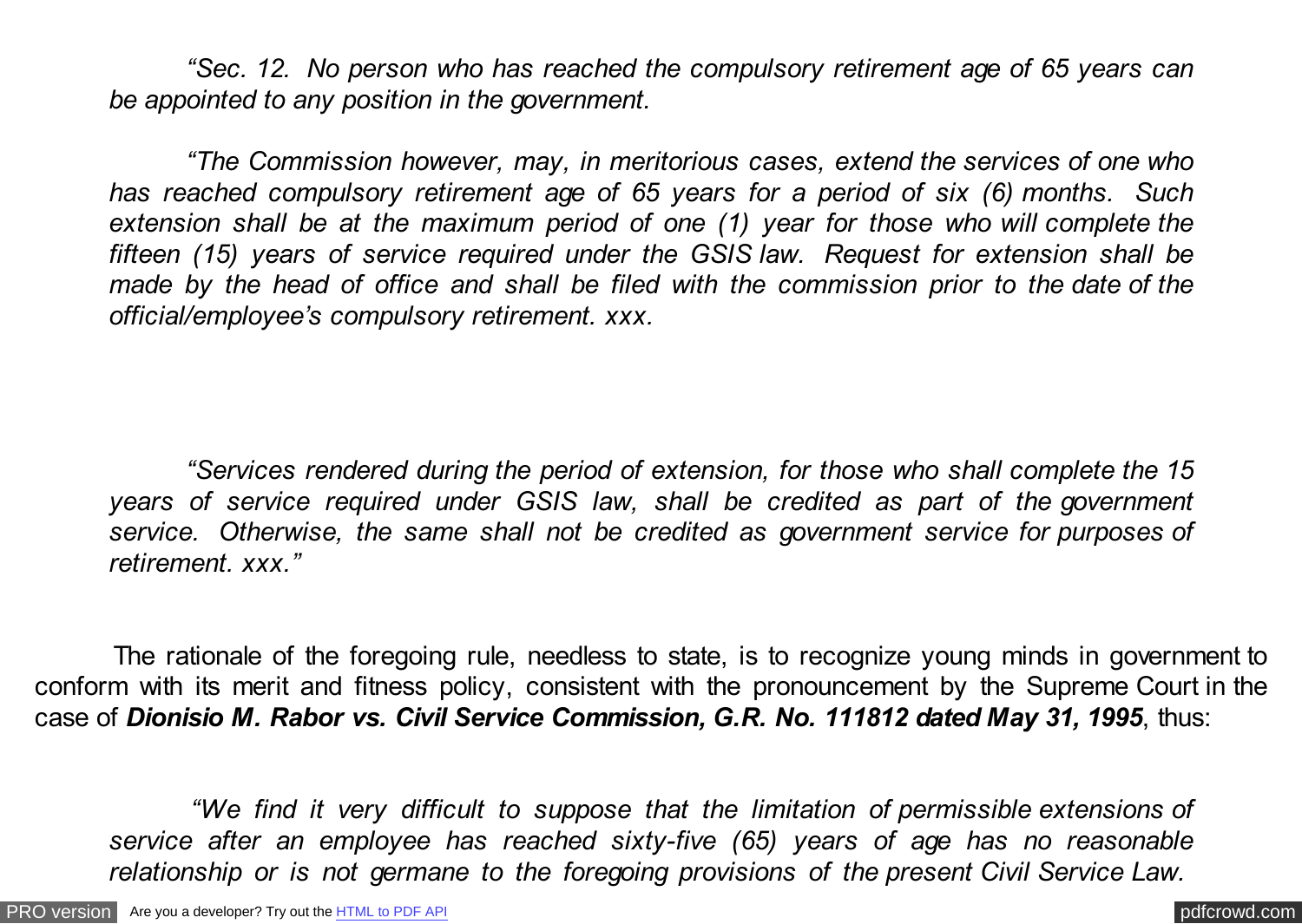*The physiological and psychological processes associated with ageing in human beings are in fact related to the efficiency and quality of the service that may be expected from individual persons. The policy considerations which guided the Civil Service Commission in limiting the maximum extension of service allowable for compulsory retirees, were summarized by Griño-Aquino, J. in her dissenting opinion in Cena:*

 *'Worth pondering also are the points raised by the Civil Service Commission that extending the service of compulsory retirees for longer than one (1) year would: (1) give a premium to late-comers in the government service and in effect discriminate against those who enter the service at a younger age; (2) delay the promotion of the latter and of next-inrank employees; and (3) prejudice the chances for employment of qualified young civil service applicants who have already passed the various government examinations but must wait for jobs to be vacated by 'extendees' who have long passed the mandatory retirement age but are enjoying extension of their government service to complete 15 years so they may qualify for old-age pension."*

 Normally, in order for an 'extendee' to be allowed to continue in government service beyond his compulsory retirement age of 65, a prior authority from the Commission is necessary.

 The Commission, however, takes exception *pro hac vice*, to apply the foregoing rule. Admittedly, Dolores B. Marcos continued to hold her office beyond her compulsory retirement age of 65 without her Head of Office having secured a prior authority therefor from the Commission. Her failure to so secure said prior authority from the Commission cannot, however, fault her as Dolores B. Marcos was in good faith that she was due for retirement from the government service only on April 7, 2000. Notably, Marcos has customarily used April 7, 1937 as her birthdate in all her employment records. In fact, it was established that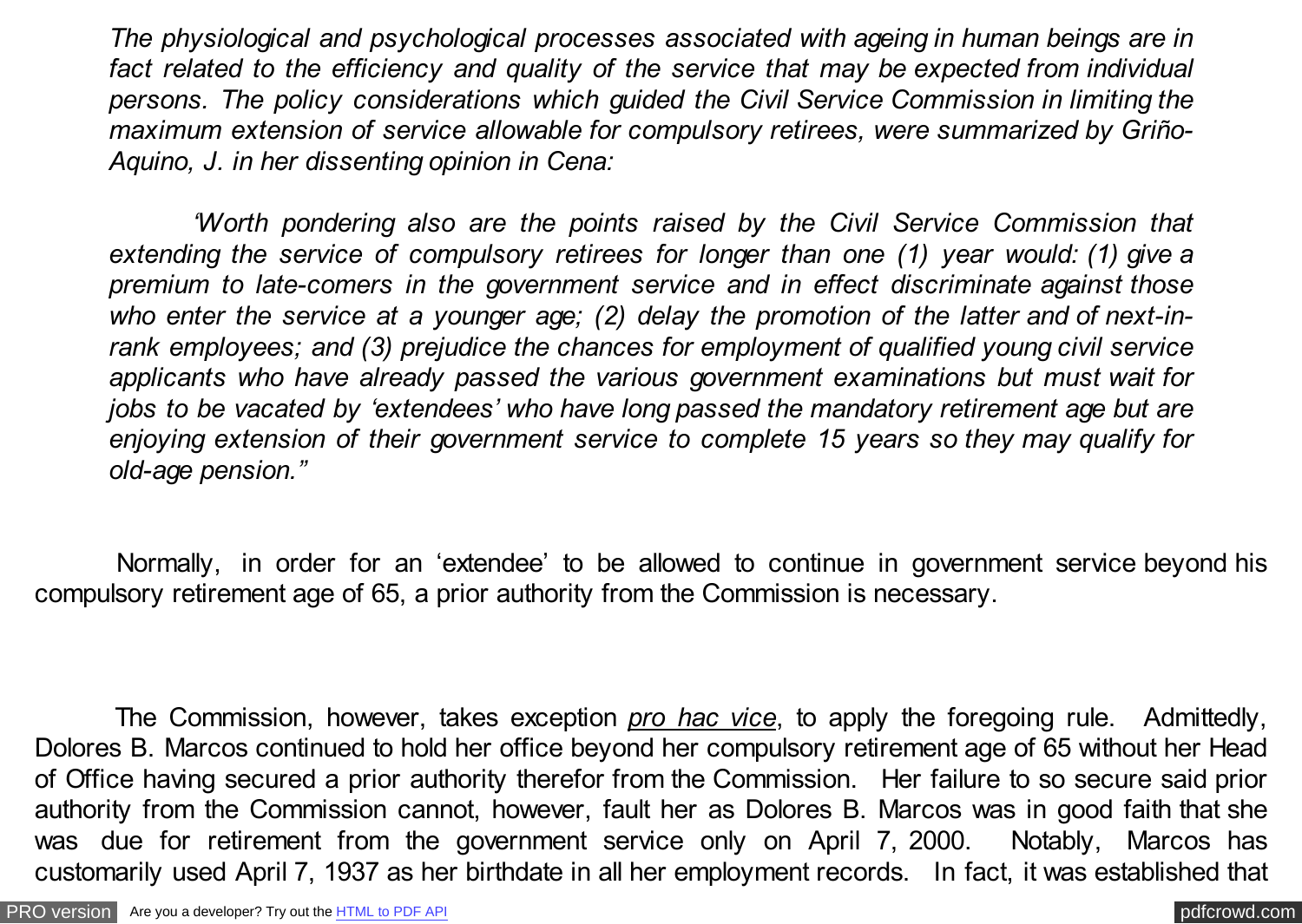her service record card on file with the Civil Service Field Office - National Housing Authority bears that same birthdate. Such that on January 14, 2000, Marcos applied for compulsory retirement from the service to take effect at the close of working hours on April 7, 2000. It was only on June 8, 2000 through CSC-NCR Order when Marcos was able to confirm that her real birthdate is April 7, 1933, and thus, she reached age 65 on April 7, 1998. Thus, the Commission is convinced that Marcos rendered services to the government for the period April 7, 1998 to April 6, 2000, albeit beyond her compulsory retirement age of 65, in good faith.

 Moreover, it is fair and equitable to accord Dolores B. Marcos what is due her which arose from the services she actually rendered in government. In this regard, *CSC Resolution No. 97-0550 dated January 28, 1997* relative to the recording of services in the government, provides in its 'WHEREAS CLAUSES':

 *"WHEREAS, employees who rendered services pursuant to defective appointments or without an appointment are not generally at fault since most of them were not even aware of said situation.*

 *"WHEREAS, employees who are adversely affected by said situation should be given a final opportunity to prove the past government services they actually rendered and have the same reflected in their respective service record.*

## *"x x x.*

 *"WHEREAS, fairness and justice demand that government services rendered pursuant to defective appointments or without an appointment which have been proven by competent evidence be included in the employee's service record and considered in the computation of retirement benefits."*